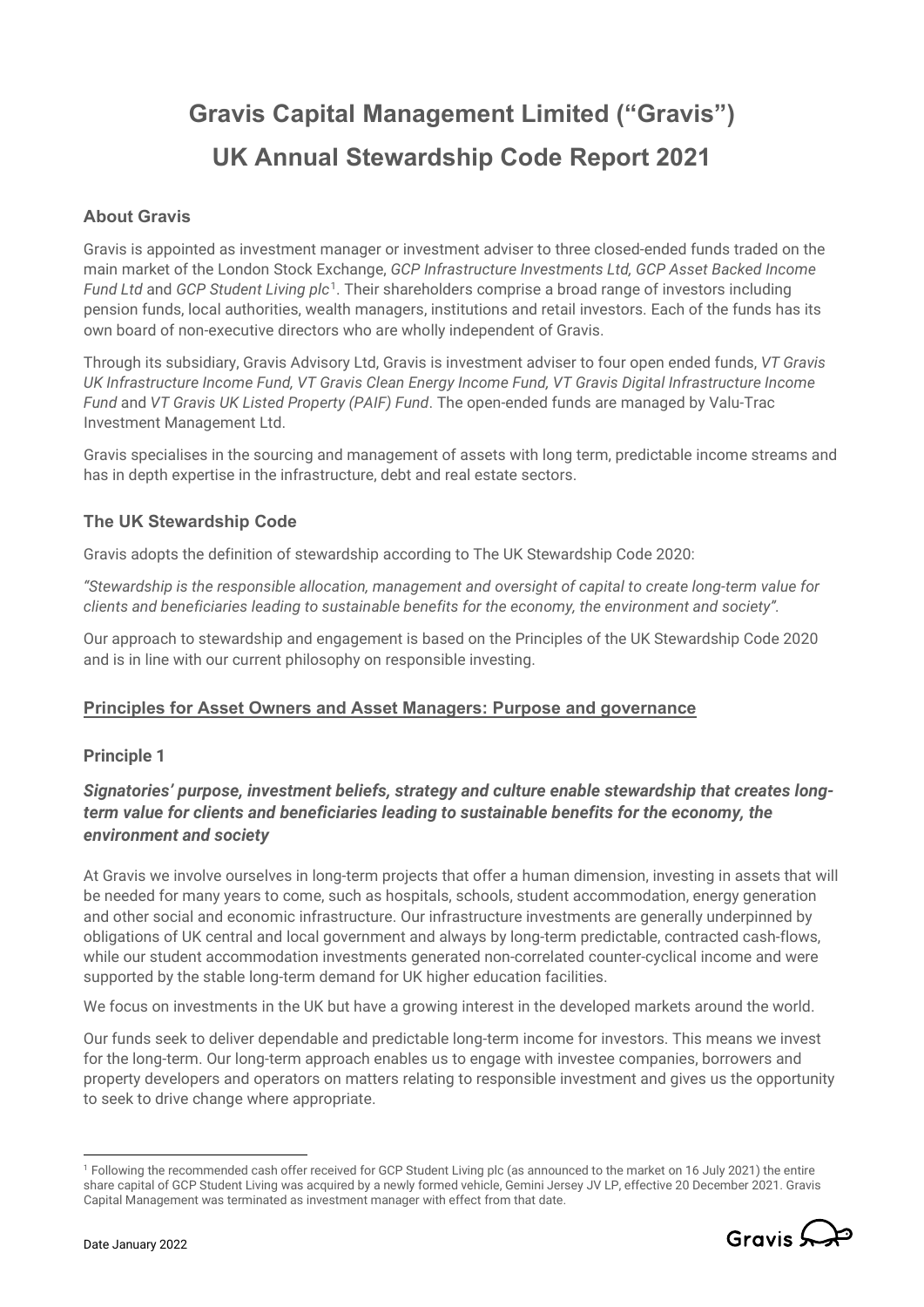# **Principle 2**

#### *Signatories' governance, resources and incentives support stewardship*

We have a clearly defined governance structure at Gravis with detailed processes covering investment management and portfolio (asset and loan) management.

In addition to the senior management team, Gravis has a team of professionals with in-depth experience in the investment asset classes.

The investment management team is responsible for:

- sourcing and screening investments;
- performing due diligence and managing advisers;
- sourcing financing and borrowings; and
- investment management and hold/exit analysis.

The portfolio management team perform the loan monitoring and operational functions for the debt funds. The team's primary responsibility is to monitor the loan profile and cash flows from the underlying investments, as well as the information provision from the underlying borrowers. They work closely with the investment management team to ensure the borrower relationships are continued and the investment rationale and drivers of performance are understood.

Responsible investment and continual monitoring of investments is intrinsic to the design of our processes thus ensuring that effective stewardship is an integral part of how we operate.

## **Principle 3**

#### *Signatories manage conflicts of interest to put the best interests of clients and beneficiaries first*

We take all reasonable steps to avoid conflicts of interest and have a formal conflicts of interest policy in place. When they cannot be avoided, we manage and monitor and, where applicable, disclose, those conflicts of interest in writing, in order to prevent them from adversely affecting the interests of the funds and their investors and to ensure they are fairly treated.

Gravis has identified the following as the type of conflicts that could arise:

- **A potential investment opportunity may be suitable for more than one of the funds.** Gravis operates a fair allocation policy which involves the following considerations:
	- − contractual obligations;
	- − target return profile for the fund;
	- − core focus of each fund;
	- − availability of cash for investment; and
	- − where appropriate, the potential to apportion an investment opportunity between more than one fund.
- **The shareholders/directors of Gravis may have an economic interest in a potential investment transaction.** Such an investment would be considered a "conflicted asset" and details of the conflict will be included in the investment proposal. Where Gravis has discretion to make investments on behalf of the fund, such "conflicted asset" investments are additionally subject to approval of the independent board of the fund. Where Gravis does not have discretion, the independent board of the fund approves all investments as a matter of course. Details of conflicts are disclosed as necessary in publicly available documents (accounts and/or prospectus as appropriate).
- **Two different funds may co-invest in the same investment.** Where Gravis has discretion to make investments on behalf of the fund, any co-investment proposal is additionally subject to approval of the independent board of the fund. Where Gravis does not have discretion, the independent board of the

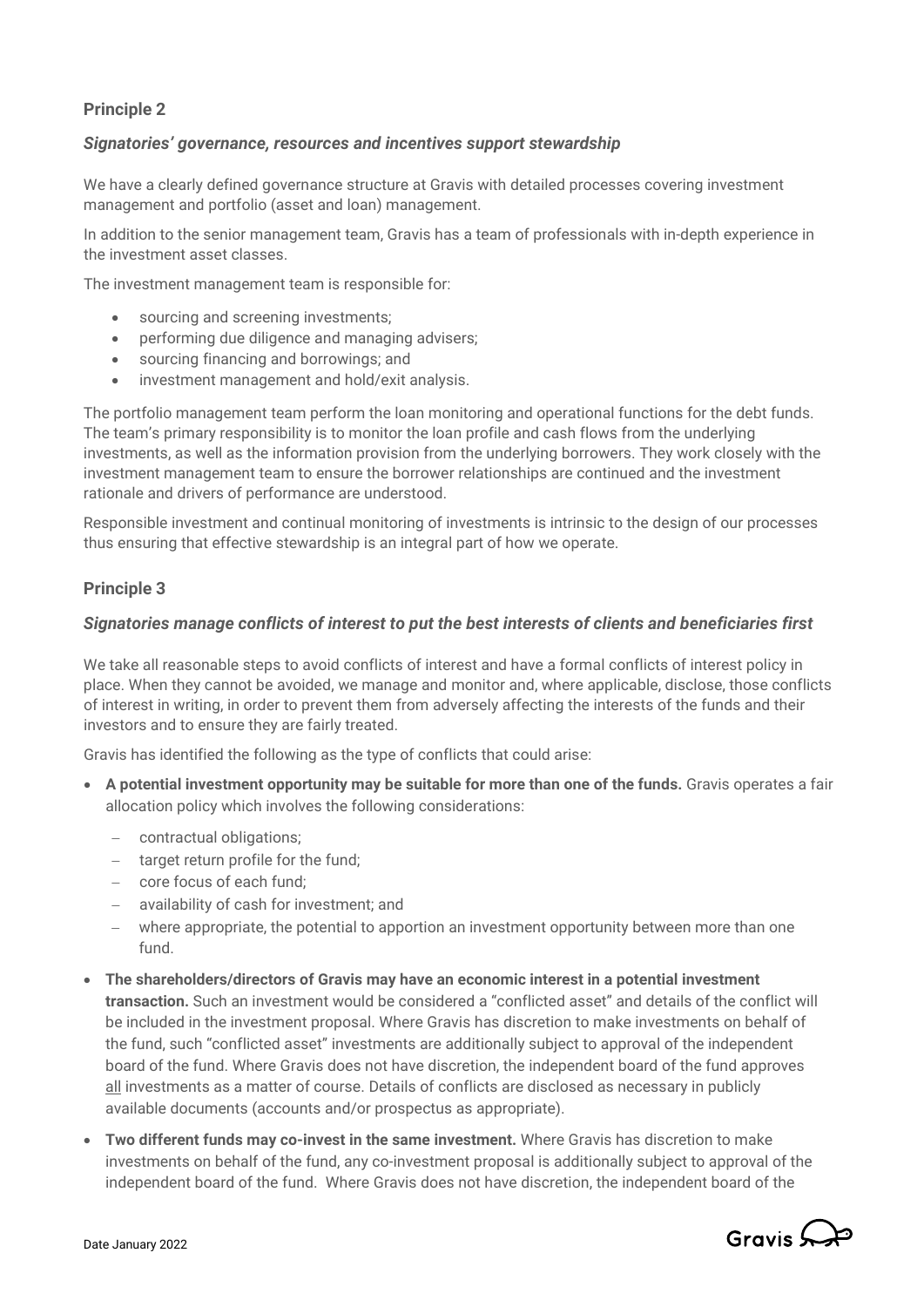fund approve all investments as a matter of course. Separate teams within Gravis would be established to advise the respective independent boards of the funds.

• **A fund advised by Gravis or its subsidiary may invest in another Gravis fund**. The open-ended funds advised by Gravis Advisory Ltd can invest in the closed-ended funds. The Gravis Advisory team who advise the manager of the open-ended funds is separate from those who manage the closed-ended funds.

## **Principle 4**

# *Signatories identify and respond to market-wide and systemic risks to promote a well-functioning financial system*

As AIFM to the closed-ended funds, Gravis is required to operate a risk management framework that enables the identification, monitoring and management of the risks to which it and the funds under its management are exposed. Gravis' permanent risk management function has a role alongside the boards of the respective funds in shaping the risk policy as well as responsibility for risk monitoring and risk measuring in order to ensure that the risk level complies on an ongoing basis with the risk profile.

2021 continued to be affected by the Covid-19 pandemic and its impacts on global financial markets. Gravis, along with the boards of the respective funds, has closely monitored the crisis and continues to assess the potential impact across the business in order to instigate appropriate mitigation plans where necessary. The safety of employees and, where relevant, customers has been of paramount importance throughout this process.

## **Principle 5**

## *Signatories review their policies, assure their processes and assess the effectiveness of their activities*

Gravis obtains external assurance from an independent third party in respect of its fund management services on an annual basis. This takes the form of an ISAE3402 controls report.

Internal review of the investment process and associated controls is included in the risk-based compliance monitoring programme which is undertaken on a quarterly basis by the compliance officer.

Where exceptions are noted, policies and/or processes are modified as necessary thereby ensuring continuous improvement.

#### **Investment approach**

## **Principle 6**

## *Signatories take account of client and beneficiary needs and communicate the activities and outcomes of their stewardship and investment to them*

Gravis reports formally to the independent boards of the closed-ended funds on a quarterly basis. The reports cover the following:

- Portfolio update;
- Corporate matters;
- Transaction and investment update;
- Financial performance; and
- Compliance and risk management update

Content of the quarterly reports continually evolves based on review and discussion at quarterly fund board meetings.

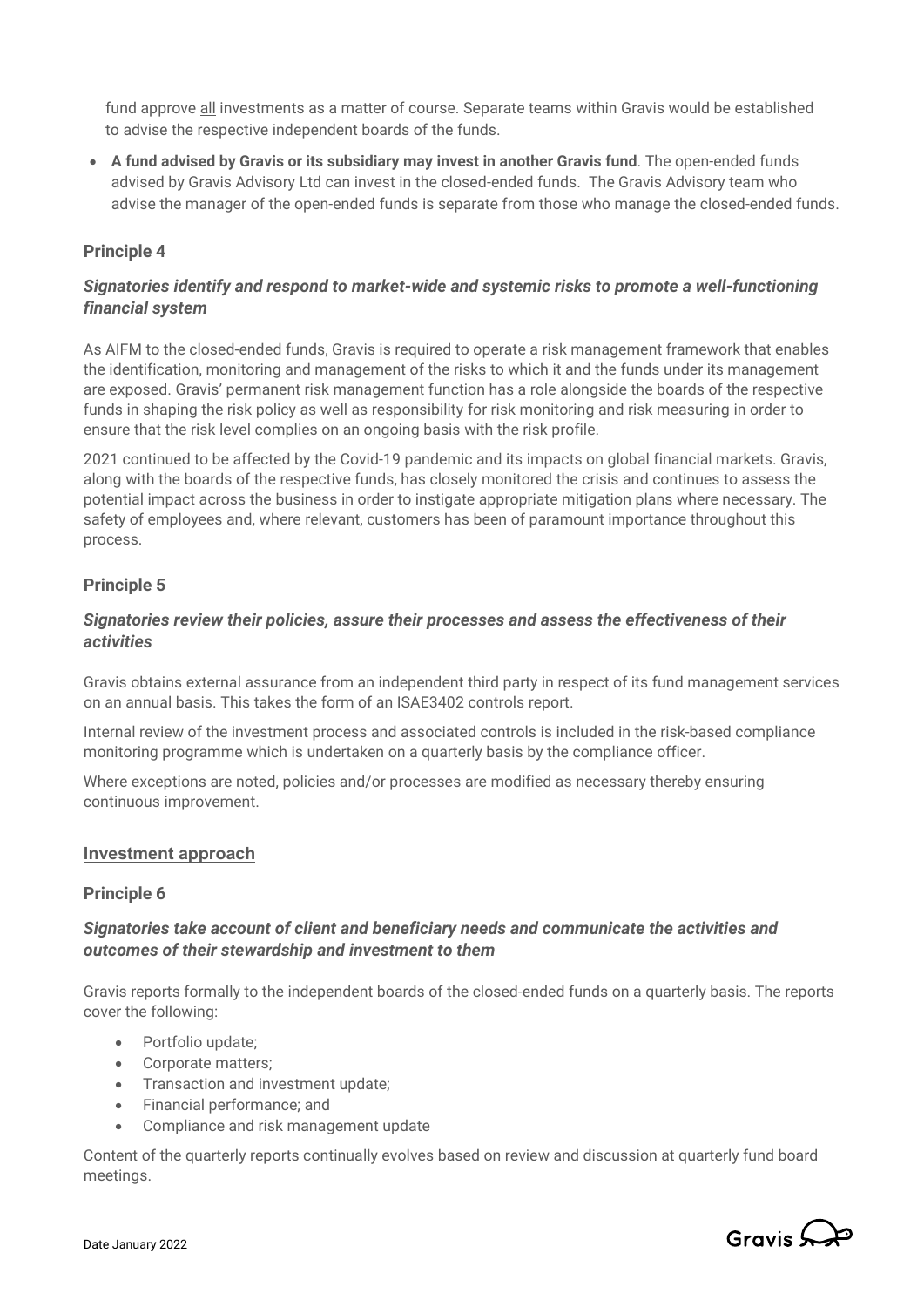Investor communications include:

- Fund factsheets published quarterly;
- Results presentations, which consider the portfolios, investment strategy and financial update;
- Annual reports and interim reports; and
- Updates via a regulatory news service (RNS)

Additionally, Gravis publishes a Responsible Investment Report for investors annually which outlines our progress throughout the year with regards to our sustainability aims and sets out or goals for the year ahead.

## **Principle 7**

## *Signatories systematically integrate stewardship and investment, including material environmental, social and governance issues, and climate change, to fulfil their responsibilities*

Gravis has implemented a responsible investment policy. The responsible investment process links directly to our core investment processes. The extent to which ESG is embedded in the investment process differs per fund, commensurate with the type of investments the fund makes, the type of control and the overall objective of the fund.

We positively screen for investments that promote sustainability or benefit society, including but not limited to, the areas of climate change mitigation and adaption, energy transition, critical infrastructure, affordable living, social housing, education and healthcare. For example, a substantial proportion of Gravis' assets under management are renewable energy assets.

Because of our investment focus, it is unlikely that Gravis would be exposed to controversial activities that are usually excluded by the investor community but we seek to exclude investments which focus on animal testing, armaments, alcohol production, pornography, tobacco, coal production and power, nuclear fuel production. Investments with ongoing or persistent involvement in human rights abuses are avoided altogether.

Prior to a new investment being approved, the investment teams assess the potential investment against key identified ESG criteria. ESG checklists typically cover the counterparty's (whether that be management teams/borrowers/asset developers and operators/equity owners of investee projects) commitment and capability to effectively identify, monitor and manage potential ESG-related risks and opportunities and, to the extent applicable, the availability of relevant policies and procedures, alignment with industry or investment specific standards and ratings, and compliance to relevant ESG-related regulation and legislation.

A positive outcome of our ESG due diligence may increase our enthusiasm for investment. Conversely, where we identify issues this may weigh against a potential investment, causing us to seek a greater risk premium, hold a smaller position or not invest at all.

# **Principle 8**

#### *Signatories monitor and hold to account managers and/or service providers*

Gravis engages in quarterly service calls with the administrators of the closed-ended funds.

The independent boards of the closed-ended funds conduct annual service provider reviews. Further, they are required under the Listing Rules of the FCA to annually report on the performance of Gravis as investment adviser/manager.

Gravis Advisory Ltd undertakes monthly reviews with the ACD of the four open-ended funds. These reviews focus on costs, charges and documentation (including Prospectuses, KIIDS, Factsheets and Presentations). The ACD in turn monitors all execution including price of transactions and fees paid, liquidity of underlying holdings and performance. In the event that any issues arise, these are addressed in the first instance by the ACD with the relevant counterparty.

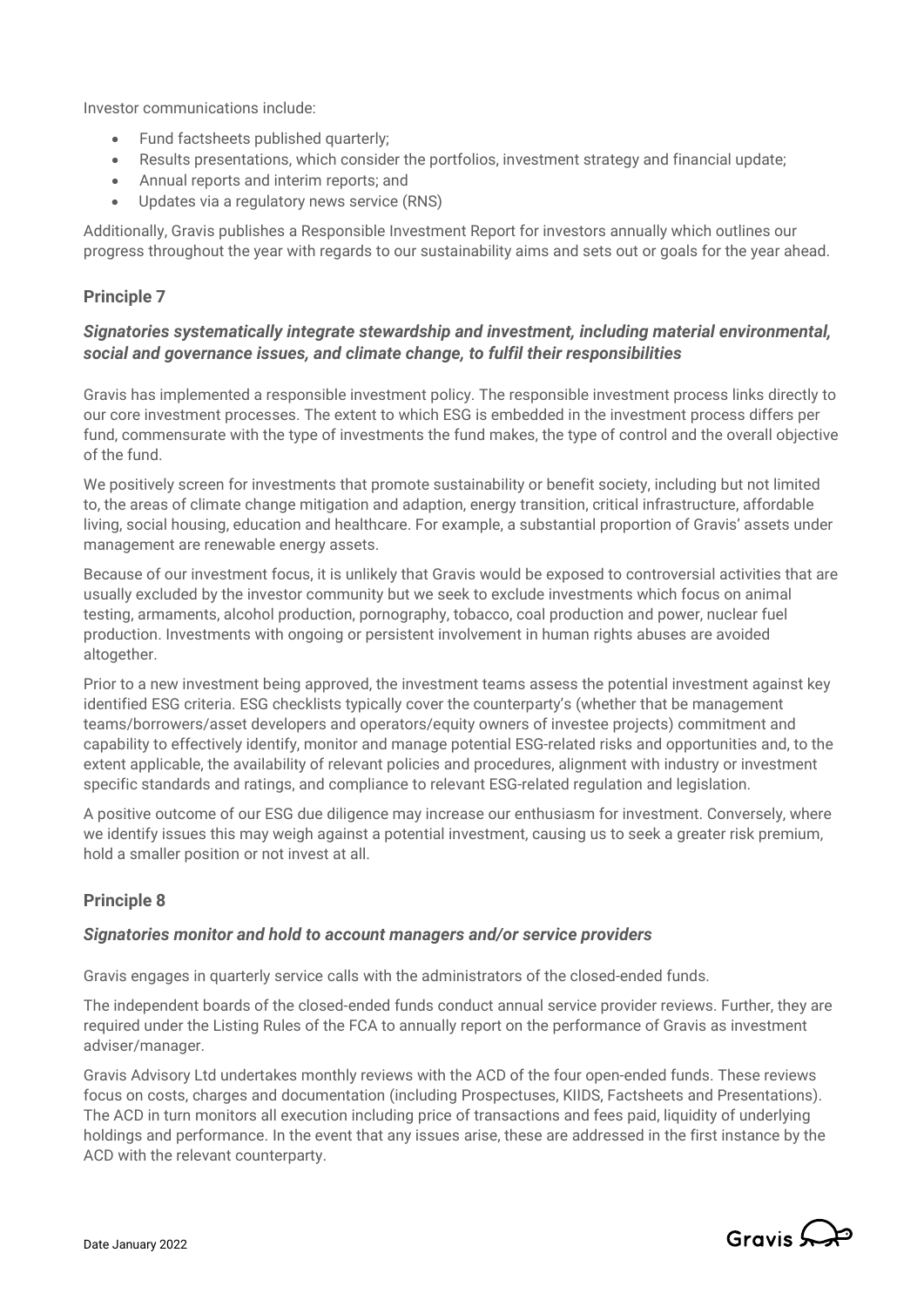# **Engagement**

# **Principle 9**

#### *Signatories engage with issuers to maintain or enhance the value of assets*

Gravis is closely engaged with borrowers on an ongoing basis. We value the relationships with borrowers, ensuring time is spent building and maintaining these relationships. By engaging with borrowers and understanding their needs we build long lasting relationships beneficial to all parties. Borrower contact enables direct feedback and informs strategic decision making.

Updates on problem or watchlist loans are included in the quarterly reporting to the independent fund boards.

Gravis Advisory Ltd believes engagement is essential to achieving the best outcome for investors. Engagement activity is prioritised based on the materiality of the issue and the investment exposure to the company. We seek to engage with the companies in which we invest to understand and provide input into the key areas we see having a material impact on long-term shareholder value creation. For example, we seek to engage with companies to: influence corporate practice (or identify the need to influence) on ESG issues, including encouraging enhanced ESG disclosure; monitor developments in ESG practices, and progress against any ESG issues we have identified; assess any deviations from our investment these, ensuring each company continues to comply with any ESG considerations that informed the initial investment process; and enhance the analysis of an entity's risk and opportunities, encouraging resilience over time.

Gravis Advisory Ltd will engage with companies in a constructive way, encouraging long-term consistent dialogue rather than single one-off conversations, aiming to enhance long-term value for our investors through engagement. The form of engagement will be decided upon on a case-by-case basis, however it is likely engagement will form part of a broader investment opportunities conversation with company management. Prior to Covid-19 most engagements were in person, however throughout 2020 and 2021 frequent use of online conference facilities have been utilised.

## **Principle 10**

#### *Signatories, where necessary, participate in collaborative engagement to influence issuers*

Gravis has been a signatory to the United Nations Principles for Responsible Investment ("UNPRI") since 2018 and is committed to adopting the principles set out therein.

Gravis also aims to operate within the principles set out in the UN Global Compact with reference to human rights, labour, environment and anti-corruption.

Gravis Advisory Ltd recognises that in some cases collaborative engagement activity by shareholders may be more effective and beneficial than acting alone. As such, there may be some occasions in which we will work with other significant shareholders with whom we share a similar perspective, to encourage improvements.

## **Principle 11**

#### *Signatories, where necessary, escalate stewardship activities to influence issuers*

All matters that need to be brought to the attention of the independent fund boards of the closed-ended funds are included as part of the quarterly reporting or are subject to a separate discussion as necessary.

With respect to Gravis Advisory Ltd, following initial engagement with a company, if we are dissatisfied with a company's response, we may escalate from discussions during a meeting to written engagement with the company's Board. We additionally see voting as a means of escalation. If our concerns remain following escalation, we may look to divest our holding.